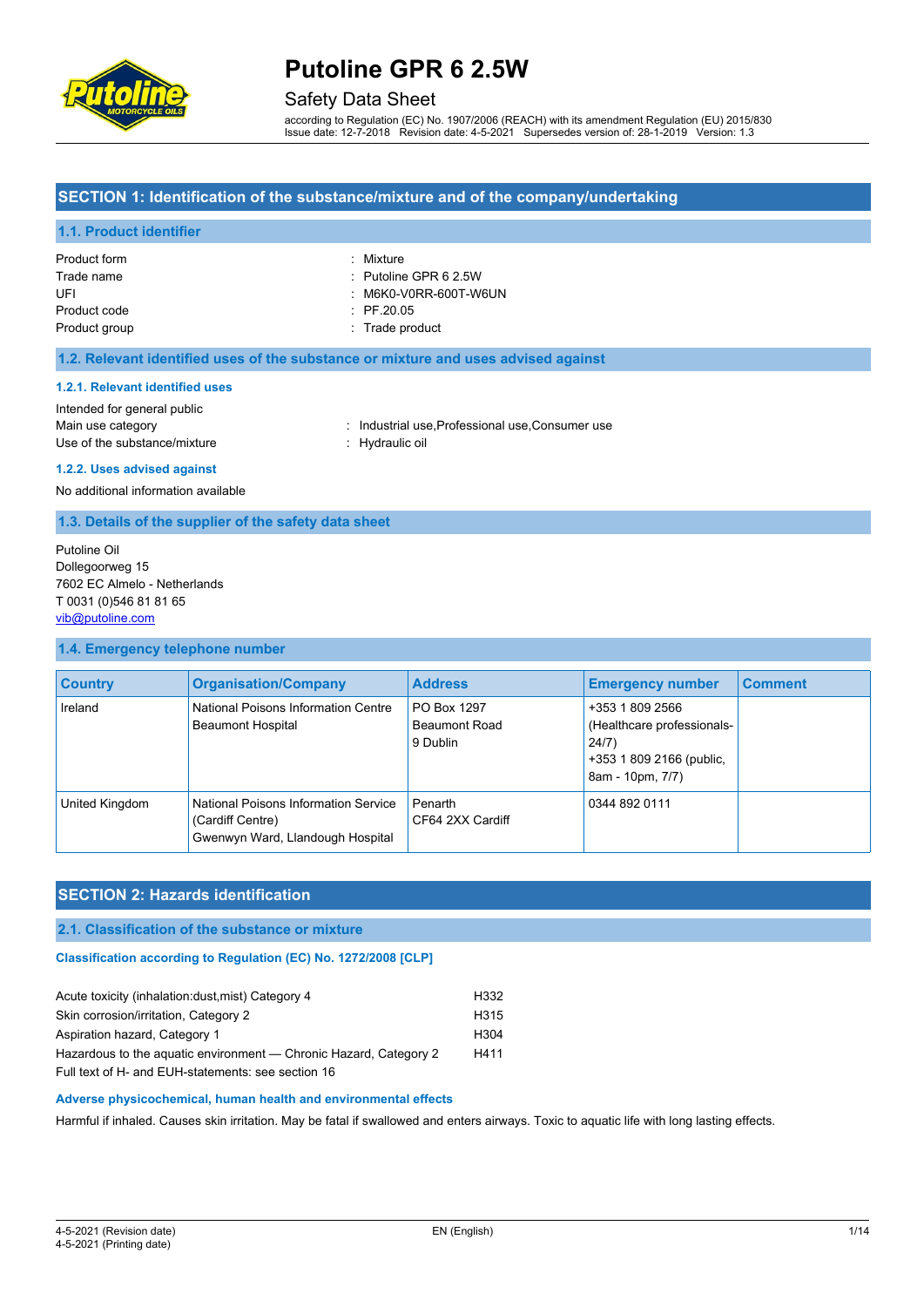# Safety Data Sheet

according to Regulation (EC) No. 1907/2006 (REACH) with its amendment Regulation (EU) 2015/830

### **2.2. Label elements**

#### **Labelling according to Regulation (EC) No. 1272/2008 [CLP]**

| Hazard pictograms (CLP)        | GHS07<br>GHS08<br>GHS09                                                                                                                                                                                                                                                                                                                                                                                                                                                                                                                                                                                     |
|--------------------------------|-------------------------------------------------------------------------------------------------------------------------------------------------------------------------------------------------------------------------------------------------------------------------------------------------------------------------------------------------------------------------------------------------------------------------------------------------------------------------------------------------------------------------------------------------------------------------------------------------------------|
| Signal word (CLP)              | Danger                                                                                                                                                                                                                                                                                                                                                                                                                                                                                                                                                                                                      |
| Contains                       | Hydrocarbons, C11-C14, n-alkanes, isoalkanes, cyclics, < 2% aromatics; Distillates<br>(petroleum), hydrotreated middle; Distillates (petroleum), hydrotreated middle                                                                                                                                                                                                                                                                                                                                                                                                                                        |
| Hazard statements (CLP)        | H304 - May be fatal if swallowed and enters airways.<br>H315 - Causes skin irritation.<br>H332 - Harmful if inhaled.<br>H411 - Toxic to aquatic life with long lasting effects.                                                                                                                                                                                                                                                                                                                                                                                                                             |
| Precautionary statements (CLP) | : P101 - If medical advice is needed, have product container or label at hand.<br>P102 - Keep out of reach of children.<br>P271 - Use only outdoors or in a well-ventilated area.<br>P273 - Avoid release to the environment.<br>P280 - Wear protective gloves/protective clothing/eye protection/face protection.<br>P301+P310+P331 - IF SWALLOWED: Immediately call a doctor. Do NOT induce vomiting.<br>P405 - Store locked up.<br>P501 - Dispose of contents/container to hazardous or special waste collection point, in<br>accordance with local, regional, national and/or international regulation. |

### **2.3. Other hazards**

No additional information available

# **SECTION 3: Composition/information on ingredients**

### **3.1. Substances**

#### Not applicable

**3.2. Mixtures**

| <b>Name</b>                                                                                                                         | <b>Product identifier</b>                                                                                | $\frac{9}{6}$ | <b>Classification according to</b><br><b>Regulation (EC) No.</b><br>1272/2008 [CLP]                                                  |
|-------------------------------------------------------------------------------------------------------------------------------------|----------------------------------------------------------------------------------------------------------|---------------|--------------------------------------------------------------------------------------------------------------------------------------|
| Hydrocarbons, C11-C14, n-alkanes, isoalkanes,<br>cyclics, < 2% aromatics<br>(Note H)                                                | (EC-No.) 926-141-6<br>(REACH-no) 01-2119456620-43                                                        | $25 - 50$     | Asp. Tox. 1, H304                                                                                                                    |
| Distillates (petroleum), hydrotreated middle<br>(Note N)                                                                            | (CAS-No.) 64742-46-7<br>(EC-No.) 265-148-2<br>(EC Index-No.) 649-221-00-X<br>(REACH-no) 01-2119489867-12 | $25 - 50$     | Acute Tox. 4 (Inhalation), H332<br>Skin Irrit. 2, H315<br>Asp. Tox. 1, H304<br>Aquatic Chronic 2, H411                               |
| Phenol, isopropylated, phosphate (3:1)                                                                                              | (CAS-No.) 68937-41-7<br>(EC-No.) 273-066-3<br>(REACH-no) 01-2119535109-41                                | < 1           | Repr. 2, H361<br>STOT RE 2, H373<br>Aquatic Chronic 2, H411                                                                          |
| 2,6-di-tert-butyl-p-cresol<br>substance with national workplace exposure limit(s)<br>(GB)                                           | (CAS-No.) 128-37-0<br>(EC-No.) 204-881-4<br>(REACH-no) 01-2119565113-46                                  | < 1           | Aquatic Acute 1, H400<br>Aquatic Chronic 1, H410                                                                                     |
| methanol<br>substance with national workplace exposure limit(s)<br>(GB, IE); substance with a Community workplace<br>exposure limit | (CAS-No.) 67-56-1<br>(EC-No.) 200-659-6<br>(EC Index-No.) 603-001-00-X<br>(REACH-no) 01-2119433307-44    | < 0.1         | Flam. Lig. 2, H225<br>Acute Tox. 3 (Oral), H301<br>Acute Tox. 3 (Dermal), H311<br>Acute Tox. 3 (Inhalation), H331<br>STOT SE 1, H370 |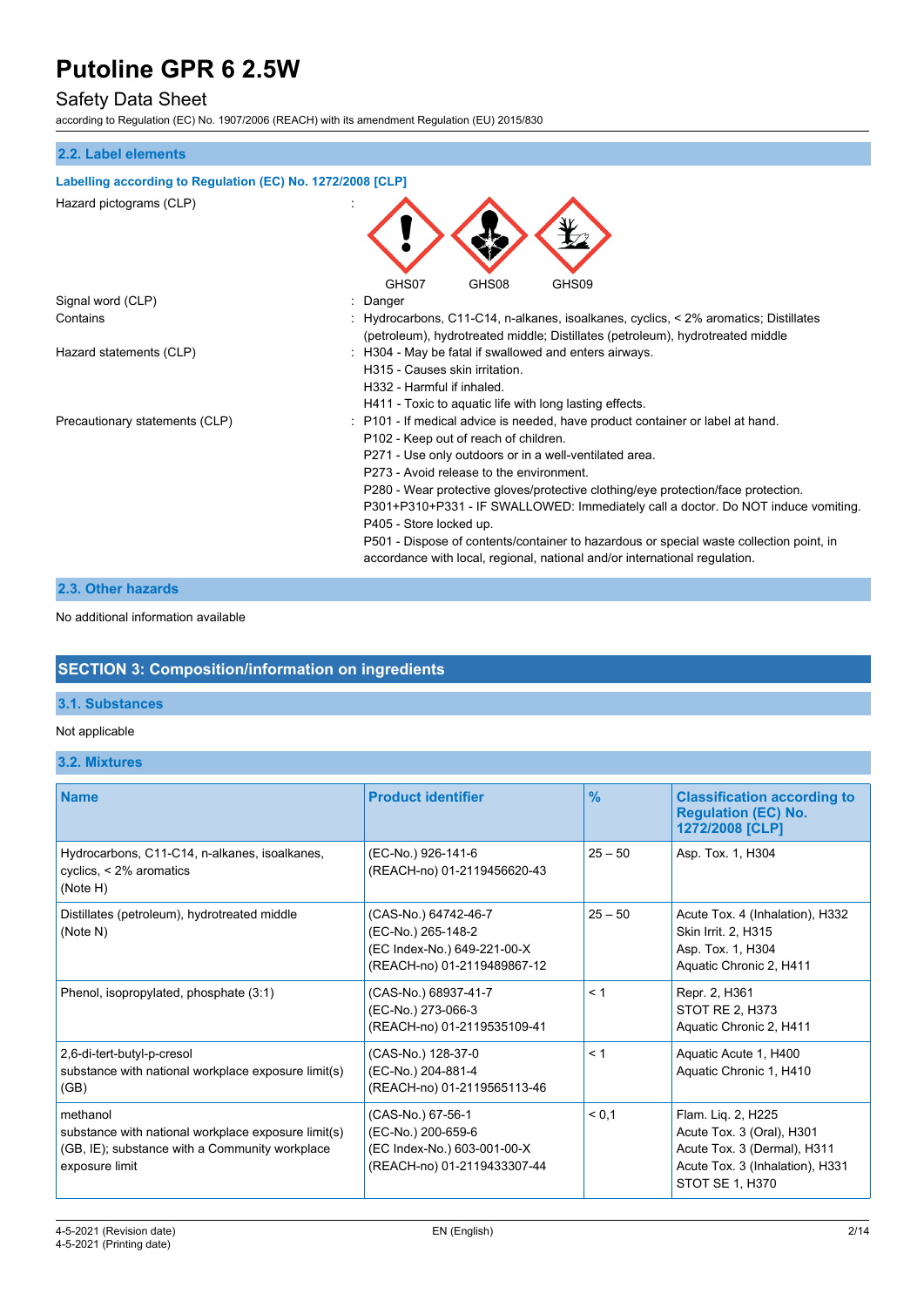# Safety Data Sheet

according to Regulation (EC) No. 1907/2006 (REACH) with its amendment Regulation (EU) 2015/830

Note H: The classification and labelling shown for this substance applies to the hazardous property(ies) indicated by the hazard statement(s) in combination with the hazard class(es) and category(ies) shown. The requirements of Article 4 for manufacturers, importers or downstream users of this substance apply to all other hazard classes and categories. For hazard classes where the route of exposure or the nature of the effects leads to a differentiation of the classification of the hazard class, the manufacturer, importer or downstream user is required to consider the routes of exposure or the nature of the effects not already considered.

Note N: The harmonised classification as a carcinogen applies unless the full refining history is known and it can be shown that the substance from which it is produced is not a carcinogen, in which case a classification in accordance with Title II of this Regulation shall be performed also for that hazard class.

Full text of H- and EUH-statements: see section 16

# **SECTION 4: First aid measures**

| 4.1. Description of first aid measures                                                                       |                                                                                                                                                                                                                     |  |  |
|--------------------------------------------------------------------------------------------------------------|---------------------------------------------------------------------------------------------------------------------------------------------------------------------------------------------------------------------|--|--|
| First-aid measures general                                                                                   | : Call a physician immediately.                                                                                                                                                                                     |  |  |
| First-aid measures after inhalation                                                                          | : Remove person to fresh air and keep comfortable for breathing. Call a poison center or a<br>doctor if you feel unwell.                                                                                            |  |  |
| First-aid measures after skin contact                                                                        | : Wash skin with plenty of water. Take off contaminated clothing. If skin irritation occurs: Get<br>medical advice/attention.                                                                                       |  |  |
| First-aid measures after eye contact                                                                         | : In case of eye contact, immediately rinse with clean water for 10-15 minutes. Remove<br>contact lenses, if present and easy to do. Continue rinsing. If eye irritation persists: Get<br>medical advice/attention. |  |  |
| First-aid measures after ingestion                                                                           | : Rinse mouth. Do not induce vomiting. Call a physician immediately.                                                                                                                                                |  |  |
| 4.2. Most important symptoms and effects, both acute and delayed                                             |                                                                                                                                                                                                                     |  |  |
| Symptoms/effects after inhalation<br>Symptoms/effects after skin contact<br>Symptoms/effects after ingestion | : At high concentrations, the vapours can be irritating to the respiratory system.<br>: Irritation. Repeated exposure may cause skin dryness or cracking.<br>Risk of lung oedema.                                   |  |  |

**4.3. Indication of any immediate medical attention and special treatment needed**

Treat symptomatically.

| <b>SECTION 5: Firefighting measures</b>                         |                                                                                                                                                          |  |  |
|-----------------------------------------------------------------|----------------------------------------------------------------------------------------------------------------------------------------------------------|--|--|
| 5.1. Extinguishing media                                        |                                                                                                                                                          |  |  |
| Suitable extinguishing media<br>Unsuitable extinguishing media  | : Water spray. Dry powder. Foam. Carbon dioxide.<br>: Do not use a heavy water stream.                                                                   |  |  |
| 5.2. Special hazards arising from the substance or mixture      |                                                                                                                                                          |  |  |
| Fire hazard<br>Hazardous decomposition products in case of fire | Combustible liquid.<br>: Toxic fumes may be released. Incomplete combustion releases dangerous carbon<br>monoxide, carbon dioxide and other toxic gases. |  |  |
| 5.3. Advice for firefighters                                    |                                                                                                                                                          |  |  |
| Protection during firefighting                                  | Do not attempt to take action without suitable protective equipment. Self-contained<br>breathing apparatus. Complete protective clothing.                |  |  |

| <b>SECTION 6: Accidental release measures</b> |                                                                                            |  |  |
|-----------------------------------------------|--------------------------------------------------------------------------------------------|--|--|
|                                               | 6.1. Personal precautions, protective equipment and emergency procedures                   |  |  |
| 6.1.1. For non-emergency personnel            |                                                                                            |  |  |
| Emergency procedures                          | : Ventilate spillage area. Avoid breathing dust/fume/gas/mist/vapours/spray. Avoid contact |  |  |

with skin and eyes.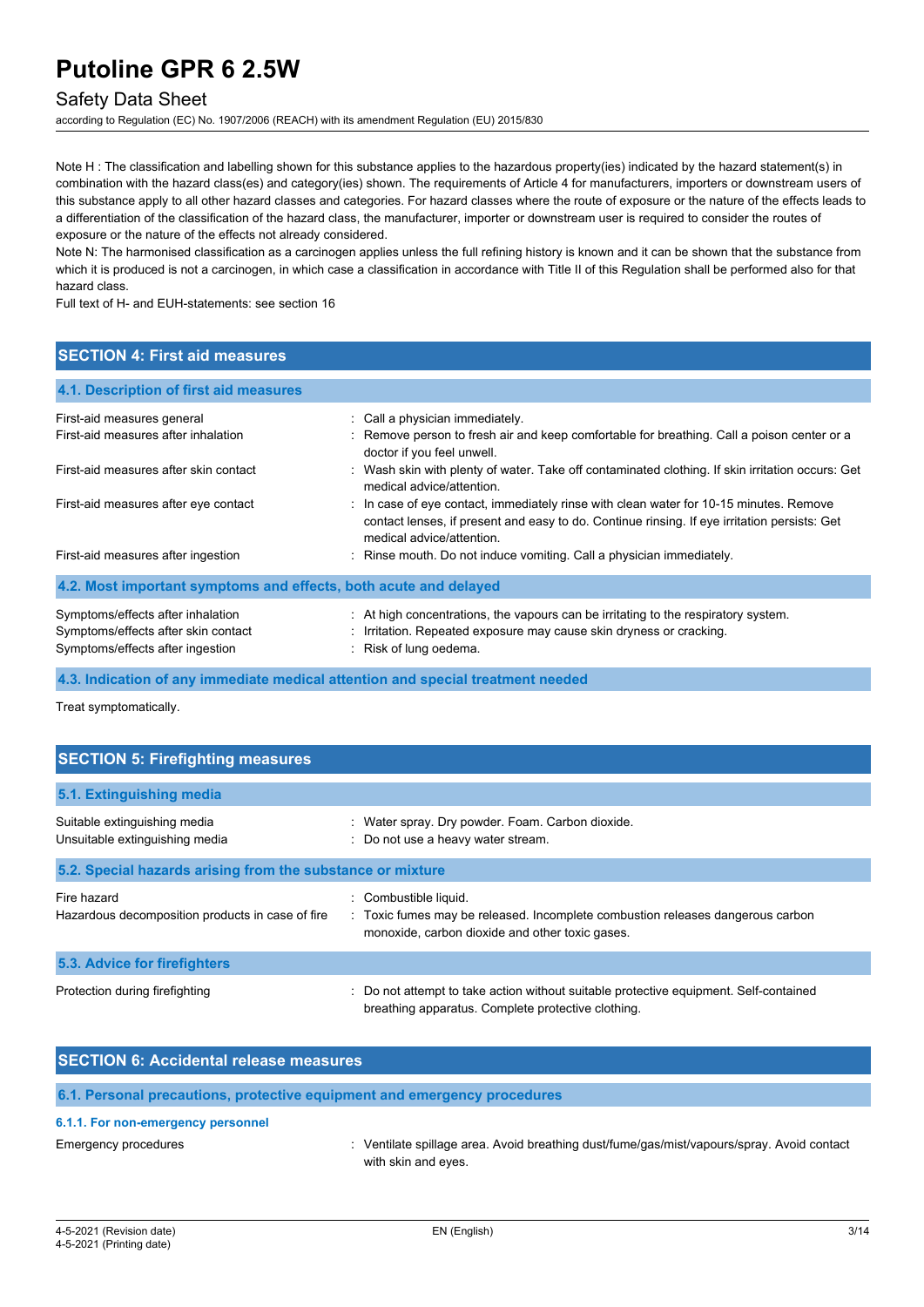# Safety Data Sheet

according to Regulation (EC) No. 1907/2006 (REACH) with its amendment Regulation (EU) 2015/830

| 6.1.2. For emergency responders                                 |                                                                                                                                                              |
|-----------------------------------------------------------------|--------------------------------------------------------------------------------------------------------------------------------------------------------------|
| Protective equipment                                            | Do not attempt to take action without suitable protective equipment. For further information<br>refer to section 8: "Exposure controls/personal protection". |
| <b>6.2. Environmental precautions</b>                           |                                                                                                                                                              |
| Avoid release to the environment.                               |                                                                                                                                                              |
| 6.3. Methods and material for containment and cleaning up       |                                                                                                                                                              |
| For containment<br>Methods for cleaning up<br>Other information | Collect spillage.<br>Take up liquid spill into absorbent material.<br>Dispose of materials or solid residues at an authorized site.                          |
| 6.4. Reference to other sections                                |                                                                                                                                                              |
| For further information refer to section 13.                    |                                                                                                                                                              |
| <b>SECTION 7: Handling and storage</b>                          |                                                                                                                                                              |

| 7.1. Precautions for safe handling                                |                                                                                                                                                                                                                                                                                                                                  |  |
|-------------------------------------------------------------------|----------------------------------------------------------------------------------------------------------------------------------------------------------------------------------------------------------------------------------------------------------------------------------------------------------------------------------|--|
| Precautions for safe handling<br>Hygiene measures                 | : Use only outdoors or in a well-ventilated area. Avoid breathing<br>dust/fume/gas/mist/vapours/spray. Avoid contact with skin and eyes. Wear personal<br>protective equipment.<br>Wash contaminated clothing before reuse. Do not eat, drink or smoke when using this<br>product. Always wash hands after handling the product. |  |
| 7.2. Conditions for safe storage, including any incompatibilities |                                                                                                                                                                                                                                                                                                                                  |  |
| Storage conditions<br>Storage temperature                         | : Store locked up. Store in a well-ventilated place. Keep cool.<br>: $<$ 40 °C                                                                                                                                                                                                                                                   |  |

**7.3. Specific end use(s)**

No additional information available

# **SECTION 8: Exposure controls/personal protection**

### **8.1. Control parameters**

#### **8.1.1 National occupational exposure and biological limit values**

| <b>Putoline GPR 6 2.5W</b>                                                                                                                                 |                                           |  |
|------------------------------------------------------------------------------------------------------------------------------------------------------------|-------------------------------------------|--|
| <b>EU - Indicative Occupational Exposure Limit (IOEL)</b>                                                                                                  |                                           |  |
| Exposure limits/standards for materials that can be<br>formed when handling this product. When<br>mists/aerosols can occur the following is<br>recommended | 5 mg/m3 - ACGIH TLV (inhalable fraction). |  |

| 2,6-di-tert-butyl-p-cresol (128-37-0)                         |                            |  |
|---------------------------------------------------------------|----------------------------|--|
| <b>United Kingdom - Occupational Exposure Limits</b>          |                            |  |
| Local name                                                    | 2,6-Di-tert-butyl-p-cresol |  |
| WEL TWA (OEL TWA) [1]                                         | 10 mg/m <sup>3</sup>       |  |
| <b>WEL STEL (OEL STEL)</b>                                    | $30 \text{ mg/m}^3$        |  |
| Regulatory reference<br>EH40/2005 (Fourth edition, 2020). HSE |                            |  |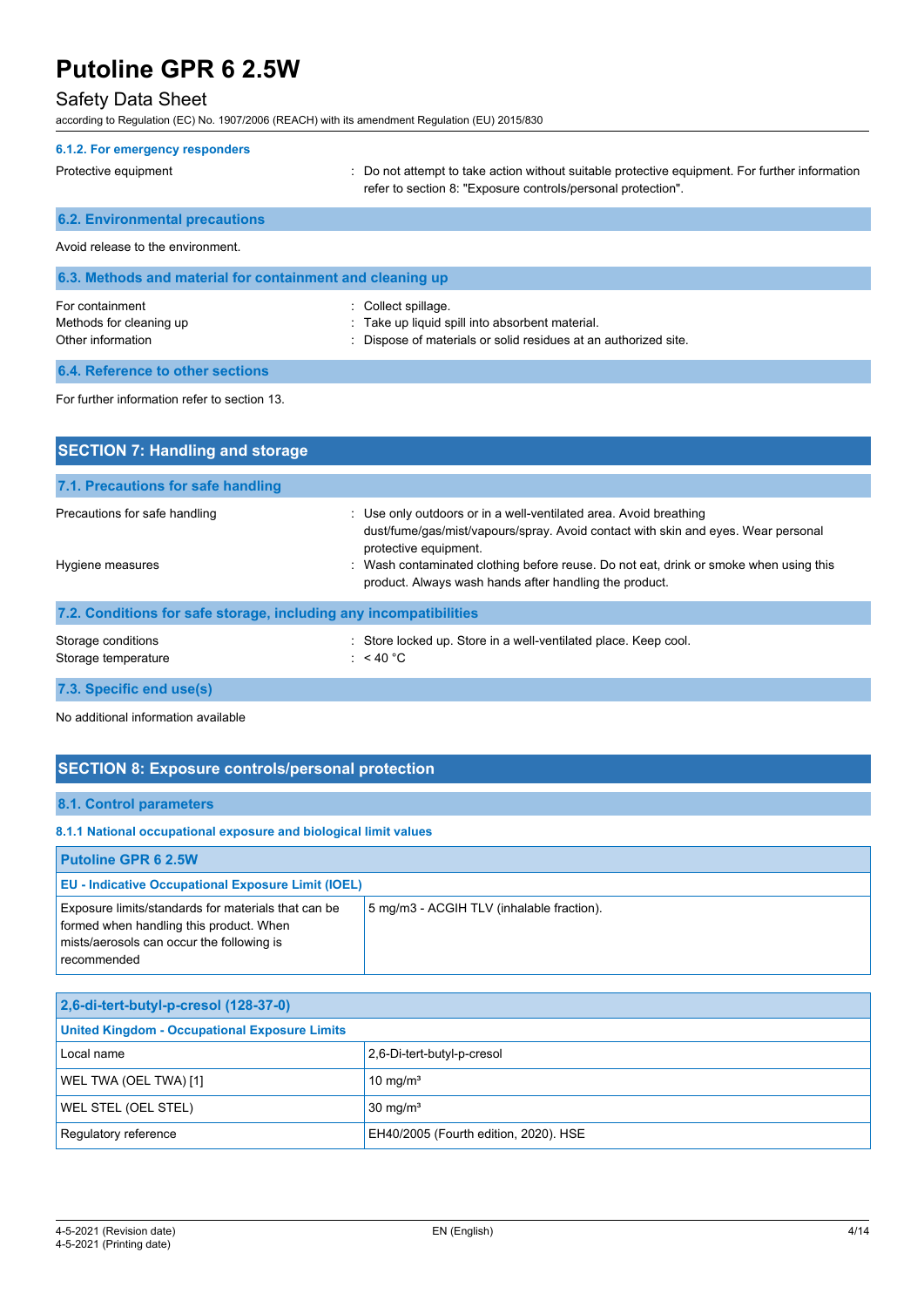# Safety Data Sheet

according to Regulation (EC) No. 1907/2006 (REACH) with its amendment Regulation (EU) 2015/830

| methanol (67-56-1)                                        |                                                                                                                                                                                                |  |
|-----------------------------------------------------------|------------------------------------------------------------------------------------------------------------------------------------------------------------------------------------------------|--|
| <b>EU - Indicative Occupational Exposure Limit (IOEL)</b> |                                                                                                                                                                                                |  |
| Local name                                                | Methanol                                                                                                                                                                                       |  |
| <b>IOEL TWA</b>                                           | 260 mg/ $m3$                                                                                                                                                                                   |  |
| <b>Notes</b>                                              | Skin                                                                                                                                                                                           |  |
| Regulatory reference                                      | COMMISSION DIRECTIVE 2006/15/EC                                                                                                                                                                |  |
| <b>Ireland - Occupational Exposure Limits</b>             |                                                                                                                                                                                                |  |
| Local name                                                | Methanol [Methyl alcohol]                                                                                                                                                                      |  |
| OEL TWA [1]                                               | 260 mg/ $m3$                                                                                                                                                                                   |  |
| OEL TWA [2]                                               | 200 ppm                                                                                                                                                                                        |  |
| Notes (IE)                                                | Sk (Substances which have the capacity to penetrate intact skin when they come in<br>contact with it, and be absorbed into the body), IOELV (Indicative Occupational Exposure<br>Limit Values) |  |
| Regulatory reference                                      | Chemical Agents Code of Practice 2020                                                                                                                                                          |  |
| <b>United Kingdom - Occupational Exposure Limits</b>      |                                                                                                                                                                                                |  |
| Local name                                                | Methanol                                                                                                                                                                                       |  |
| WEL TWA (OEL TWA) [1]                                     | 266 mg/ $m3$                                                                                                                                                                                   |  |
| WEL TWA (OEL TWA) [2]                                     | 200 ppm                                                                                                                                                                                        |  |
| WEL STEL (OEL STEL)                                       | 333 mg/ $m3$                                                                                                                                                                                   |  |
| WEL STEL (OEL STEL) [ppm]                                 | 250 ppm                                                                                                                                                                                        |  |
| Remark (WEL)                                              | Sk (Can be absorbed through the skin. The assigned substances are those for which there<br>are concerns that dermal absorption will lead to systemic toxicity)                                 |  |
| Regulatory reference                                      | EH40/2005 (Fourth edition, 2020). HSE                                                                                                                                                          |  |

#### **8.1.2. Recommended monitoring procedures**

No additional information available

#### **8.1.3. Air contaminants formed**

No additional information available

#### **8.1.4. DNEL and PNEC**

No additional information available

#### **8.1.5. Control banding**

No additional information available

#### **8.2. Exposure controls**

#### **8.2.1. Appropriate engineering controls**

**Appropriate engineering controls:** Ensure good ventilation of the work station.

#### **8.2.2. Personal protection equipment**

**Personal protective equipment symbol(s):**



#### **8.2.2.1. Eye and face protection**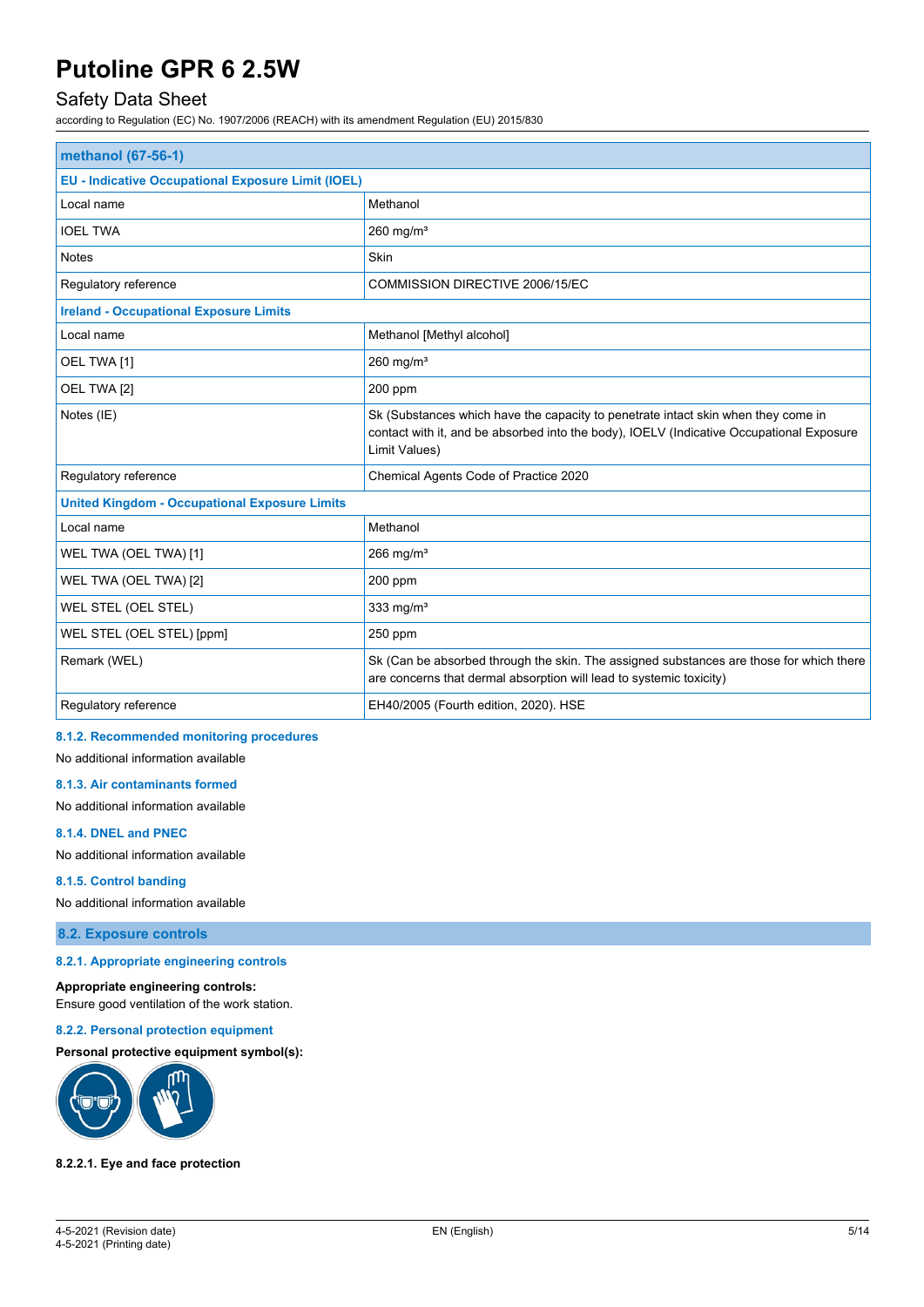# Safety Data Sheet

according to Regulation (EC) No. 1907/2006 (REACH) with its amendment Regulation (EU) 2015/830

| <b>Eye protection:</b> |                      |                        |                 |
|------------------------|----------------------|------------------------|-----------------|
| Safety glasses         |                      |                        |                 |
| Type                   | Field of application | <b>Characteristics</b> | <b>Standard</b> |
| Safety glasses         | <b>Droplet</b>       | clear                  | EN 166          |

### **8.2.2.2. Skin protection**

| Skin and body protection:         |  |
|-----------------------------------|--|
| Wear suitable protective clothing |  |

| <b>Hand protection:</b>  |                      |                        |                |             |                   |
|--------------------------|----------------------|------------------------|----------------|-------------|-------------------|
| <b>Protective gloves</b> |                      |                        |                |             |                   |
| Type                     | <b>Material</b>      | Permeation             | Thickness (mm) | Penetration | <b>Standard</b>   |
| Reusable gloves          | Nitrile rubber (NBR) | $6$ ( $>$ 480 minutes) | $\geq 0.35$    |             | <b>EN ISO 374</b> |

#### **8.2.2.3. Respiratory protection**

| <b>Respiratory protection:</b>                                   |
|------------------------------------------------------------------|
| [In case of inadequate ventilation] wear respiratory protection. |

### **8.2.2.4. Thermal hazards**

No additional information available

#### **8.2.3. Environmental exposure controls**

#### **Environmental exposure controls:**

Avoid release to the environment.

# **SECTION 9: Physical and chemical properties**

### **9.1. Information on basic physical and chemical properties**

| Physical state                                  | : Liguid                                     |
|-------------------------------------------------|----------------------------------------------|
| Colour                                          | Colourless.                                  |
| Odour                                           | No data available                            |
| Odour threshold                                 | No data available                            |
| рH                                              | No data available                            |
| Relative evaporation rate (butylacetate=1)      | No data available                            |
| Melting point                                   | Not applicable                               |
| Freezing point                                  | $-54$ °C - ASTM D5950 (pour point)           |
| Boiling point                                   | No data available                            |
| Flash point                                     | : 98 °C                                      |
| Auto-ignition temperature                       | No data available                            |
| Decomposition temperature                       | : No data available                          |
| Flammability (solid, gas)                       | Not applicable                               |
| Vapour pressure                                 | $:$ < 110 kPa                                |
| Relative vapour density at 20 °C                | No data available                            |
| Relative density                                | : No data available                          |
| Density                                         | 0,842 kg/l (15 °C) - ASTM D4052              |
| Solubility                                      | Water: Insoluble / Slightly miscible         |
| Partition coefficient n-octanol/water (Log Pow) | No data available                            |
| Viscosity, kinematic                            | 6,75 mm <sup>2</sup> /s (40 °C) - ASTM D7279 |
| Viscosity, dynamic                              | No data available                            |
| Explosive properties                            | No data available                            |
| Oxidising properties                            | No data available                            |
| <b>Explosive limits</b>                         | No data available                            |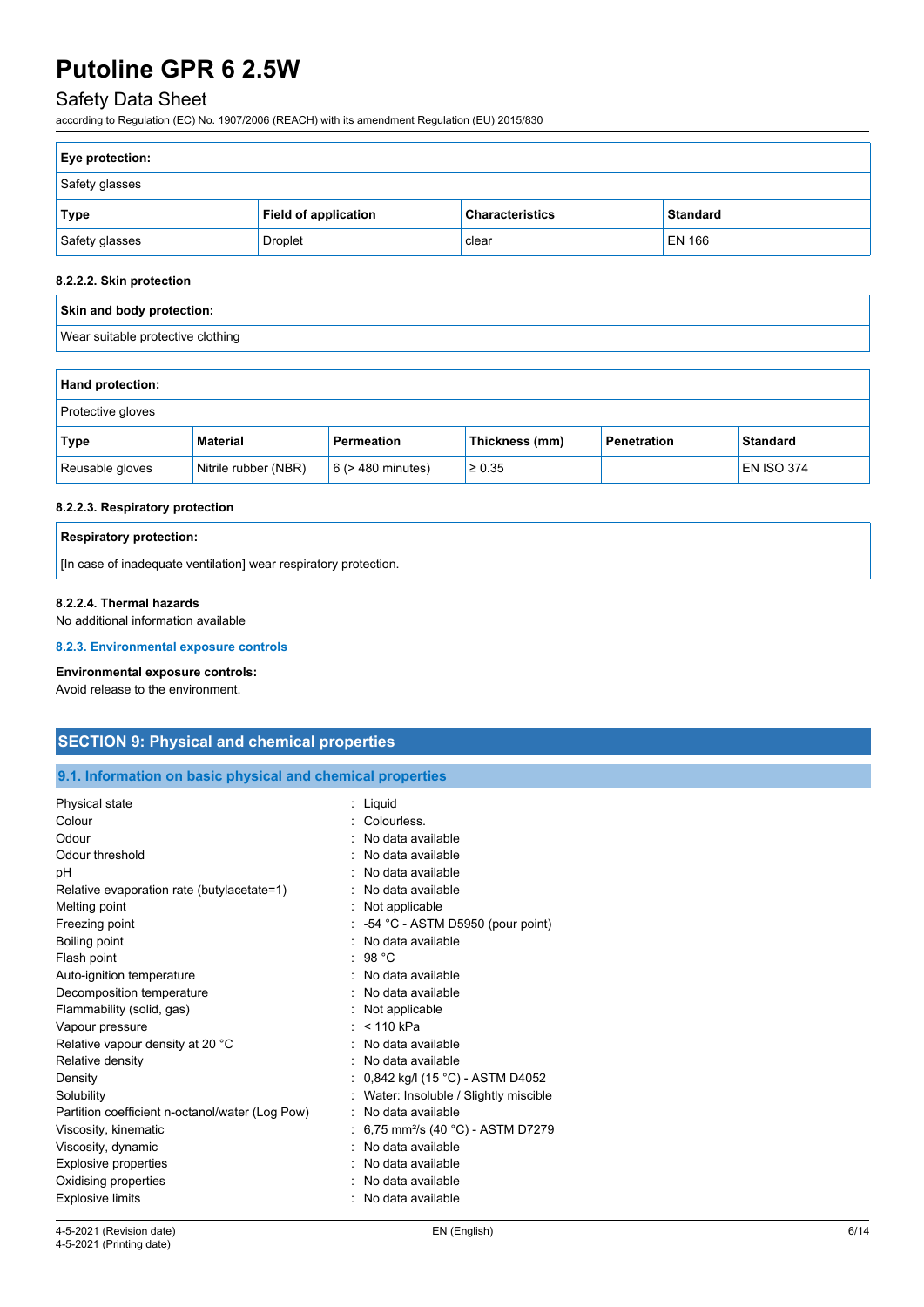# Safety Data Sheet

according to Regulation (EC) No. 1907/2006 (REACH) with its amendment Regulation (EU) 2015/830

#### **9.2. Other information**

No additional information available

# **SECTION 10: Stability and reactivity**

#### **10.1. Reactivity**

The product is non-reactive under normal conditions of use, storage and transport.

**10.2. Chemical stability**

Stable under normal conditions.

**10.3. Possibility of hazardous reactions**

No dangerous reactions known under normal conditions of use. Reacts violently with (strong) oxidizers.

**10.4. Conditions to avoid**

None under recommended storage and handling conditions (see section 7).

**10.5. Incompatible materials**

No additional information available

**10.6. Hazardous decomposition products**

Under normal conditions of storage and use, hazardous decomposition products should not be produced.

| <b>SECTION 11: Toxicological information</b>                                    |                                                               |  |
|---------------------------------------------------------------------------------|---------------------------------------------------------------|--|
| 11.1 Information on toxicological effects                                       |                                                               |  |
| Acute toxicity (oral)<br>Acute toxicity (dermal)<br>Acute toxicity (inhalation) | : Not classified<br>: Not classified<br>: Harmful if inhaled. |  |
| <b>Putoline GPR 6 2.5W</b>                                                      |                                                               |  |
| ATE CLP (dust, mist)                                                            | 3 mg/l/4h                                                     |  |
|                                                                                 |                                                               |  |
| Hydrocarbons, C11-C14, n-alkanes, isoalkanes, cyclics, < 2% aromatics           |                                                               |  |
| LD50 oral rat                                                                   | > 5000 mg/kg (OECD 401 method)                                |  |
| LD50 dermal rabbit                                                              | > 5000 mg/kg (OECD 402 method)                                |  |
| LC50 Inhalation - Rat                                                           | $> 5000$ mg/l                                                 |  |
|                                                                                 |                                                               |  |
| 2,6-di-tert-butyl-p-cresol (128-37-0)                                           |                                                               |  |
| LD50 oral rat                                                                   | 6000 mg/kg (OECD 401 method)                                  |  |
| LD50 dermal rat                                                                 | > 2000 mg/kg (OECD 402 method)                                |  |
|                                                                                 |                                                               |  |
| methanol (67-56-1)                                                              |                                                               |  |
| LD50 oral rat                                                                   | 1187 - 2769 mg/kg                                             |  |
| LD50 dermal rabbit                                                              | 17100 mg/kg                                                   |  |
| LC50 Inhalation - Rat (Vapours)                                                 | 128,2 mg/l/4h                                                 |  |

Skin corrosion/irritation **intervalse and the Causes skin irritation**.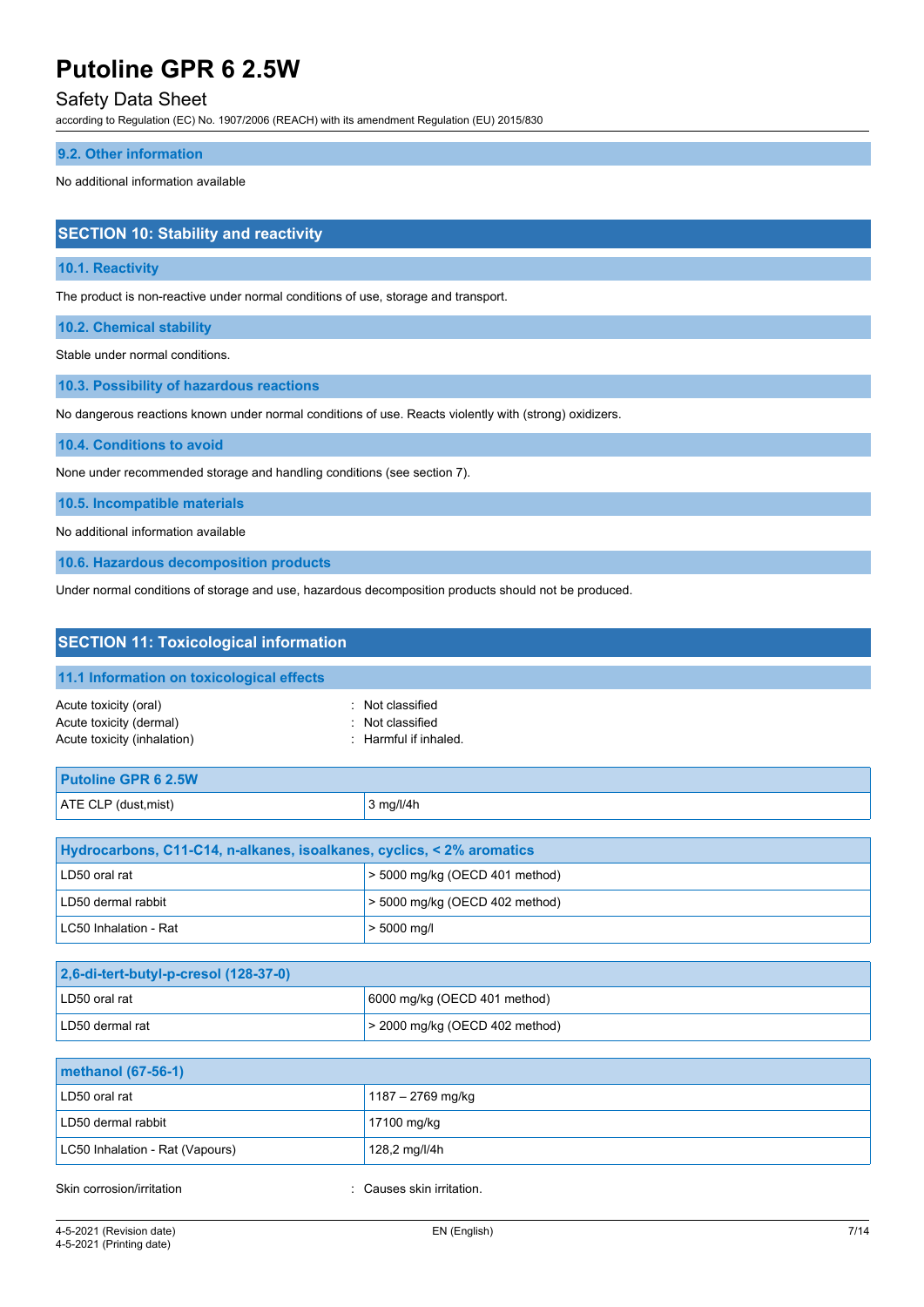# Safety Data Sheet

according to Regulation (EC) No. 1907/2006 (REACH) with its amendment Regulation (EU) 2015/830

| Serious eye damage/irritation     | : Not classified         |
|-----------------------------------|--------------------------|
| Respiratory or skin sensitisation | : Not classified         |
| Germ cell mutagenicity            | : Not classified         |
| Carcinogenicity                   | : Not classified         |
| Reproductive toxicity             | : Not classified         |
| STOT-single exposure              | : Not classified         |
| methanol (67-56-1)                |                          |
| STOT-single exposure              | Causes damage to organs. |

STOT-repeated exposure in the state of the state of the STOT-repeated exposure

| Phenol, isopropylated, phosphate (3:1) (68937-41-7) |                                                                    |  |
|-----------------------------------------------------|--------------------------------------------------------------------|--|
| STOT-repeated exposure                              | May cause damage to organs through prolonged or repeated exposure. |  |
| Aspiration hazard                                   | May be fatal if swallowed and enters airways.                      |  |
| <b>Putoline GPR 6 2.5W</b>                          |                                                                    |  |
| Viscosity, kinematic                                | 6,75 mm <sup>2</sup> /s (40 °C) - ASTM D7279                       |  |

# **SECTION 12: Ecological information**

# **12.1. Toxicity**

| Ecology - general                                | Toxic to aquatic life with long lasting effects. |
|--------------------------------------------------|--------------------------------------------------|
| Hazardous to the aquatic environment, short-term | Not classified                                   |
| (acute)                                          |                                                  |
| Hazardous to the aquatic environment, long-term  | Toxic to aquatic life with long lasting effects. |
| (chronic)                                        |                                                  |

| Hydrocarbons, C11-C14, n-alkanes, isoalkanes, cyclics, < 2% aromatics |                                                              |  |
|-----------------------------------------------------------------------|--------------------------------------------------------------|--|
| LC50 - Fish [1]                                                       | > 1000 mg/l (Oncorhynchus mykiss, 96h) [OCDE 203]            |  |
| EC50 - Crustacea [1]                                                  | > 1000 mg/l (Daphnia magna, 48h) [OCDE 202]                  |  |
| ErC50 algae                                                           | > 1000 mg/l (Pseudokirchnerella subcapitata, 72h) [OCDE 201] |  |
| NOEC chronic crustacea                                                | 1,22 mg/l (Daphnia magna, 21d)                               |  |

| 2,6-di-tert-butyl-p-cresol (128-37-0) |                                                |  |
|---------------------------------------|------------------------------------------------|--|
| $ $ LC50 - Fish [1]                   | $0,199 \text{ mq/l}$                           |  |
| EC50 - Crustacea [1]                  | $0.48$ mg/l                                    |  |
| NOEC (chronic)                        | $> 0.39$ mg/l (Daphnia, 21d) (OECD 202 method) |  |

| <b>methanol</b> (67-56-1) |                   |  |
|---------------------------|-------------------|--|
| LC50 - Fish [1]           | 15,4 g/l          |  |
| EC50 96h - Algae [1]      | $22 \text{ mg/l}$ |  |
| NOEC chronic fish         | 450 mg/l          |  |
| NOEC chronic crustacea    | 208 mg/l          |  |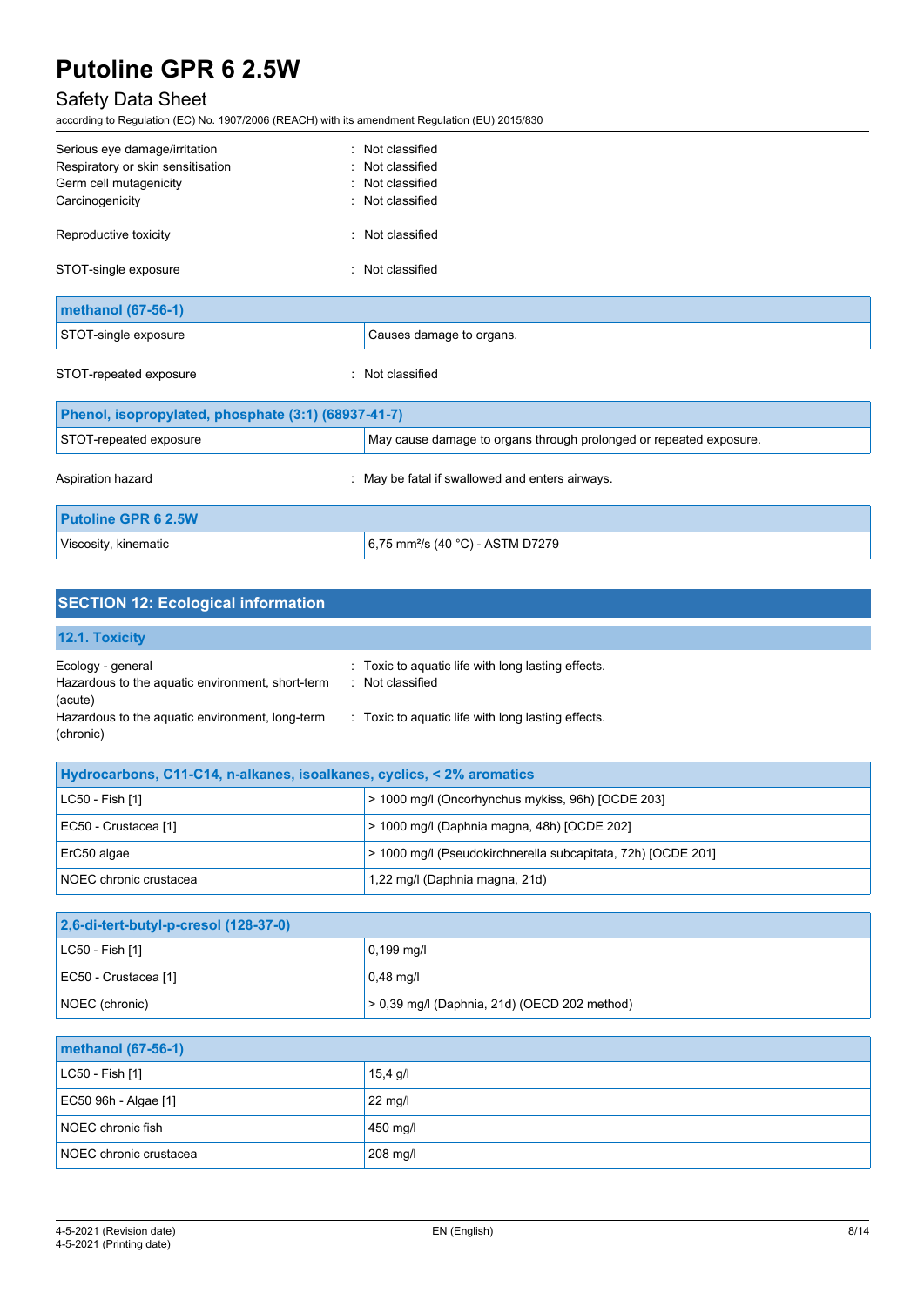# Safety Data Sheet

according to Regulation (EC) No. 1907/2006 (REACH) with its amendment Regulation (EU) 2015/830

| 12.2. Persistence and degradability                                   |                                                            |  |  |
|-----------------------------------------------------------------------|------------------------------------------------------------|--|--|
| Hydrocarbons, C11-C14, n-alkanes, isoalkanes, cyclics, < 2% aromatics |                                                            |  |  |
| Persistence and degradability                                         | Readily biodegradable, according to appropriate OECD test. |  |  |
|                                                                       |                                                            |  |  |
| 2,6-di-tert-butyl-p-cresol (128-37-0)                                 |                                                            |  |  |
| Biodegradation                                                        | 30 % (OECD 302C method)                                    |  |  |
| 12.3. Bioaccumulative potential                                       |                                                            |  |  |
| 2,6-di-tert-butyl-p-cresol (128-37-0)                                 |                                                            |  |  |
| Partition coefficient n-octanol/water (Log Kow)                       | 5,03                                                       |  |  |
|                                                                       |                                                            |  |  |
| methanol (67-56-1)                                                    |                                                            |  |  |
| Partition coefficient n-octanol/water (Log Pow)                       | $-0.8 - -0.6$                                              |  |  |
| 12.4. Mobility in soil                                                |                                                            |  |  |
| No additional information available                                   |                                                            |  |  |
| 12.5. Results of PBT and vPvB assessment                              |                                                            |  |  |
| No additional information available                                   |                                                            |  |  |
| 12.6. Other adverse effects                                           |                                                            |  |  |
| No additional information available                                   |                                                            |  |  |
|                                                                       |                                                            |  |  |
| <b>SECTION 13: Disposal considerations</b>                            |                                                            |  |  |
| 13.1. Waste treatment methods                                         |                                                            |  |  |

Waste treatment methods : Dispose of contents/container in accordance with licensed collector's sorting instructions. European List of Waste (LoW) code : 13 01 10\* - mineral based non-chlorinated hydraulic oils

| In accordance with ADR / IMDG / IATA / ADN / RID                                                                         |                                                                                                                          |                                                                                                             |                                                                                                                          |                                                                                                                          |
|--------------------------------------------------------------------------------------------------------------------------|--------------------------------------------------------------------------------------------------------------------------|-------------------------------------------------------------------------------------------------------------|--------------------------------------------------------------------------------------------------------------------------|--------------------------------------------------------------------------------------------------------------------------|
| <b>ADR</b>                                                                                                               | <b>IMDG</b>                                                                                                              | <b>IATA</b>                                                                                                 | <b>ADN</b>                                                                                                               | <b>RID</b>                                                                                                               |
| 14.1. UN number                                                                                                          |                                                                                                                          |                                                                                                             |                                                                                                                          |                                                                                                                          |
| <b>UN 3082</b>                                                                                                           | <b>UN 3082</b>                                                                                                           | <b>UN 3082</b>                                                                                              | <b>UN 3082</b>                                                                                                           | <b>UN 3082</b>                                                                                                           |
| 14.2. UN proper shipping name                                                                                            |                                                                                                                          |                                                                                                             |                                                                                                                          |                                                                                                                          |
| ENVIRONMENTALLY<br><b>HAZARDOUS</b><br>SUBSTANCE, LIQUID,<br>N.O.S. (Distillates<br>(petroleum), hydrotreated<br>middle) | ENVIRONMENTALLY<br><b>HAZARDOUS</b><br>SUBSTANCE, LIQUID,<br>N.O.S. (Distillates<br>(petroleum), hydrotreated<br>middle) | Environmentally hazardous<br>substance, liquid, n.o.s.<br>(Distillates (petroleum),<br>hydrotreated middle) | ENVIRONMENTALLY<br><b>HAZARDOUS</b><br>SUBSTANCE, LIQUID,<br>N.O.S. (Distillates<br>(petroleum), hydrotreated<br>middle) | ENVIRONMENTALLY<br><b>HAZARDOUS</b><br>SUBSTANCE, LIQUID,<br>N.O.S. (Distillates<br>(petroleum), hydrotreated<br>middle) |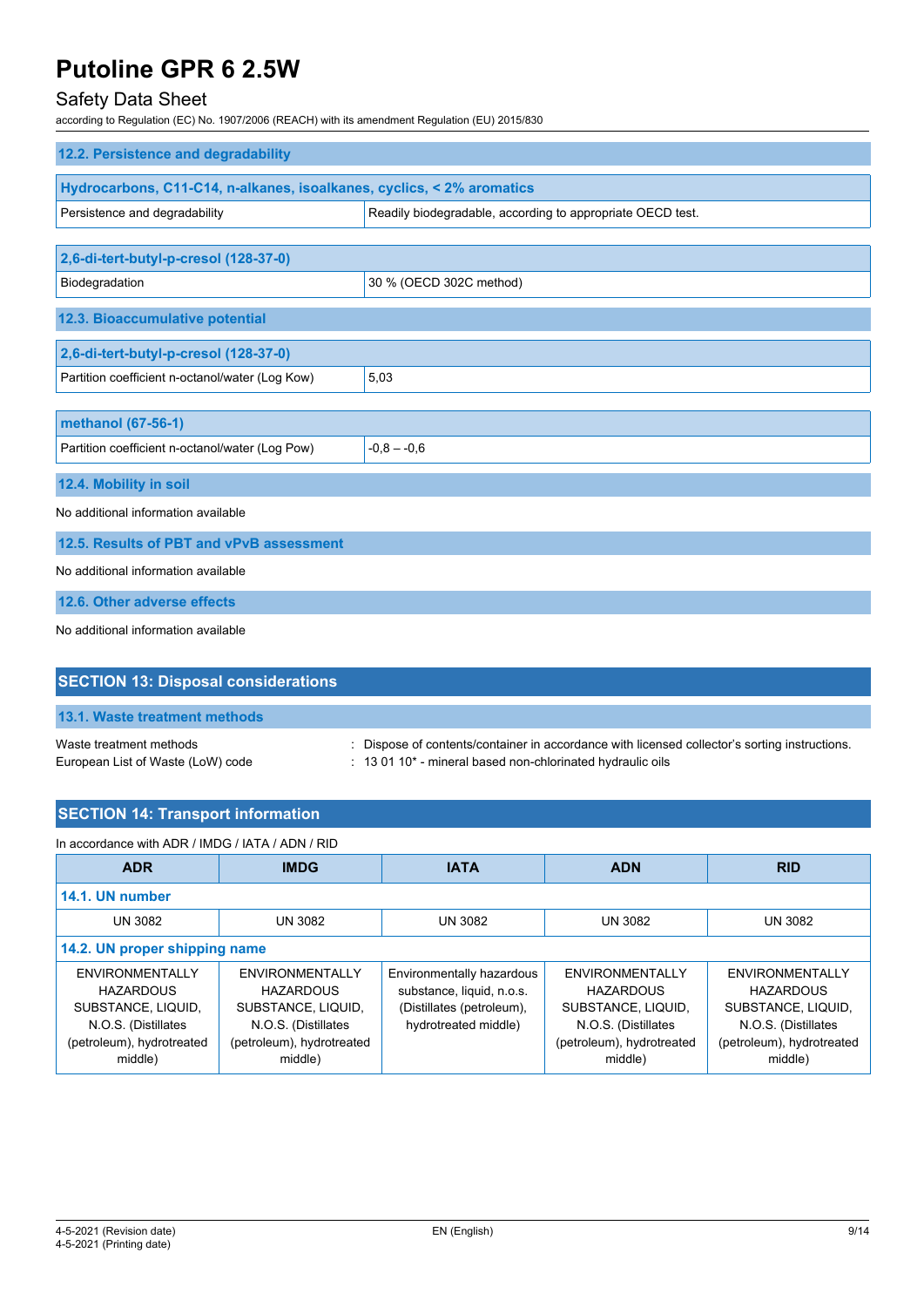# Safety Data Sheet

according to Regulation (EC) No. 1907/2006 (REACH) with its amendment Regulation (EU) 2015/830

| <b>Transport document description</b>                                                                                                                                                                                                                                                                                                                                                                                                                                                                                                                                                                                                                          |                                                                                                                                                                                       |                                                                                                                                |                                                                                                                                                           |                                                                                                                                                           |
|----------------------------------------------------------------------------------------------------------------------------------------------------------------------------------------------------------------------------------------------------------------------------------------------------------------------------------------------------------------------------------------------------------------------------------------------------------------------------------------------------------------------------------------------------------------------------------------------------------------------------------------------------------------|---------------------------------------------------------------------------------------------------------------------------------------------------------------------------------------|--------------------------------------------------------------------------------------------------------------------------------|-----------------------------------------------------------------------------------------------------------------------------------------------------------|-----------------------------------------------------------------------------------------------------------------------------------------------------------|
| <b>UN 3082</b><br><b>ENVIRONMENTALLY</b><br><b>HAZARDOUS</b><br>SUBSTANCE, LIQUID,<br>N.O.S. (Distillates<br>(petroleum), hydrotreated<br>middle), 9, III, (-)                                                                                                                                                                                                                                                                                                                                                                                                                                                                                                 | <b>UN 3082</b><br><b>ENVIRONMENTALLY</b><br><b>HAZARDOUS</b><br>SUBSTANCE, LIQUID,<br>N.O.S. (Distillates<br>(petroleum), hydrotreated<br>middle), 9, III, MARINE<br><b>POLLUTANT</b> | UN 3082 Environmentally<br>hazardous substance,<br>liquid, n.o.s. (Distillates<br>(petroleum), hydrotreated<br>middle), 9, III | <b>UN 3082</b><br><b>ENVIRONMENTALLY</b><br><b>HAZARDOUS</b><br>SUBSTANCE, LIQUID,<br>N.O.S. (Distillates<br>(petroleum), hydrotreated<br>middle), 9, III | <b>UN 3082</b><br><b>ENVIRONMENTALLY</b><br><b>HAZARDOUS</b><br>SUBSTANCE, LIQUID,<br>N.O.S. (Distillates<br>(petroleum), hydrotreated<br>middle), 9, III |
| 14.3. Transport hazard class(es)                                                                                                                                                                                                                                                                                                                                                                                                                                                                                                                                                                                                                               |                                                                                                                                                                                       |                                                                                                                                |                                                                                                                                                           |                                                                                                                                                           |
| 9                                                                                                                                                                                                                                                                                                                                                                                                                                                                                                                                                                                                                                                              | 9                                                                                                                                                                                     | 9                                                                                                                              | 9                                                                                                                                                         | 9                                                                                                                                                         |
|                                                                                                                                                                                                                                                                                                                                                                                                                                                                                                                                                                                                                                                                |                                                                                                                                                                                       |                                                                                                                                |                                                                                                                                                           |                                                                                                                                                           |
| 14.4. Packing group                                                                                                                                                                                                                                                                                                                                                                                                                                                                                                                                                                                                                                            |                                                                                                                                                                                       |                                                                                                                                |                                                                                                                                                           |                                                                                                                                                           |
| $\mathbf{III}$                                                                                                                                                                                                                                                                                                                                                                                                                                                                                                                                                                                                                                                 | III                                                                                                                                                                                   | Ш                                                                                                                              | Ш                                                                                                                                                         | Ш                                                                                                                                                         |
| <b>14.5. Environmental hazards</b>                                                                                                                                                                                                                                                                                                                                                                                                                                                                                                                                                                                                                             |                                                                                                                                                                                       |                                                                                                                                |                                                                                                                                                           |                                                                                                                                                           |
| Dangerous for the<br>environment: Yes                                                                                                                                                                                                                                                                                                                                                                                                                                                                                                                                                                                                                          | Dangerous for the<br>environment : Yes<br>Marine pollutant : Yes                                                                                                                      | Dangerous for the<br>environment: Yes                                                                                          | Dangerous for the<br>environment: Yes                                                                                                                     | Dangerous for the<br>environment: Yes                                                                                                                     |
| No supplementary information available                                                                                                                                                                                                                                                                                                                                                                                                                                                                                                                                                                                                                         |                                                                                                                                                                                       |                                                                                                                                |                                                                                                                                                           |                                                                                                                                                           |
| 14.6. Special precautions for user                                                                                                                                                                                                                                                                                                                                                                                                                                                                                                                                                                                                                             |                                                                                                                                                                                       |                                                                                                                                |                                                                                                                                                           |                                                                                                                                                           |
| <b>Overland transport</b><br>Classification code (ADR)<br>Special provisions (ADR)<br>Limited quantities (ADR)<br>Excepted quantities (ADR)<br>Packing instructions (ADR)<br>Special packing provisions (ADR)<br>Mixed packing provisions (ADR)<br>Portable tank and bulk container instructions (ADR)<br>Portable tank and bulk container special provisions : TP1, TP29<br>(ADR)<br>Tank code (ADR)<br>Vehicle for tank carriage<br>Transport category (ADR)<br>Special provisions for carriage - Packages (ADR)<br>Special provisions for carriage - Loading, unloading<br>and handling (ADR)<br>Hazard identification number (Kemler No.)<br>Orange plates | : M6<br>: 51<br>$E = 1$<br>PP <sub>1</sub><br>: MP19<br>: T4<br>: LGBV<br>: AT<br>$\mathbf{3}$<br>: V12<br>$\therefore$ CV13<br>$\cdot$ 90                                            | : 274, 335, 375, 601<br>P001, IBC03, LP01, R001<br>90<br>3082                                                                  |                                                                                                                                                           |                                                                                                                                                           |
| Tunnel restriction code (ADR)<br>EAC code                                                                                                                                                                                                                                                                                                                                                                                                                                                                                                                                                                                                                      | ÷.<br>$\cdot 3Z$                                                                                                                                                                      |                                                                                                                                |                                                                                                                                                           |                                                                                                                                                           |
| <b>Transport by sea</b><br>Special provisions (IMDG)<br>Limited quantities (IMDG)<br>Excepted quantities (IMDG)<br>Packing instructions (IMDG)<br>Special packing provisions (IMDG)                                                                                                                                                                                                                                                                                                                                                                                                                                                                            | : 5L<br>: E1<br>$:$ PP1                                                                                                                                                               | : 274, 335, 969<br>: LP01, P001                                                                                                |                                                                                                                                                           |                                                                                                                                                           |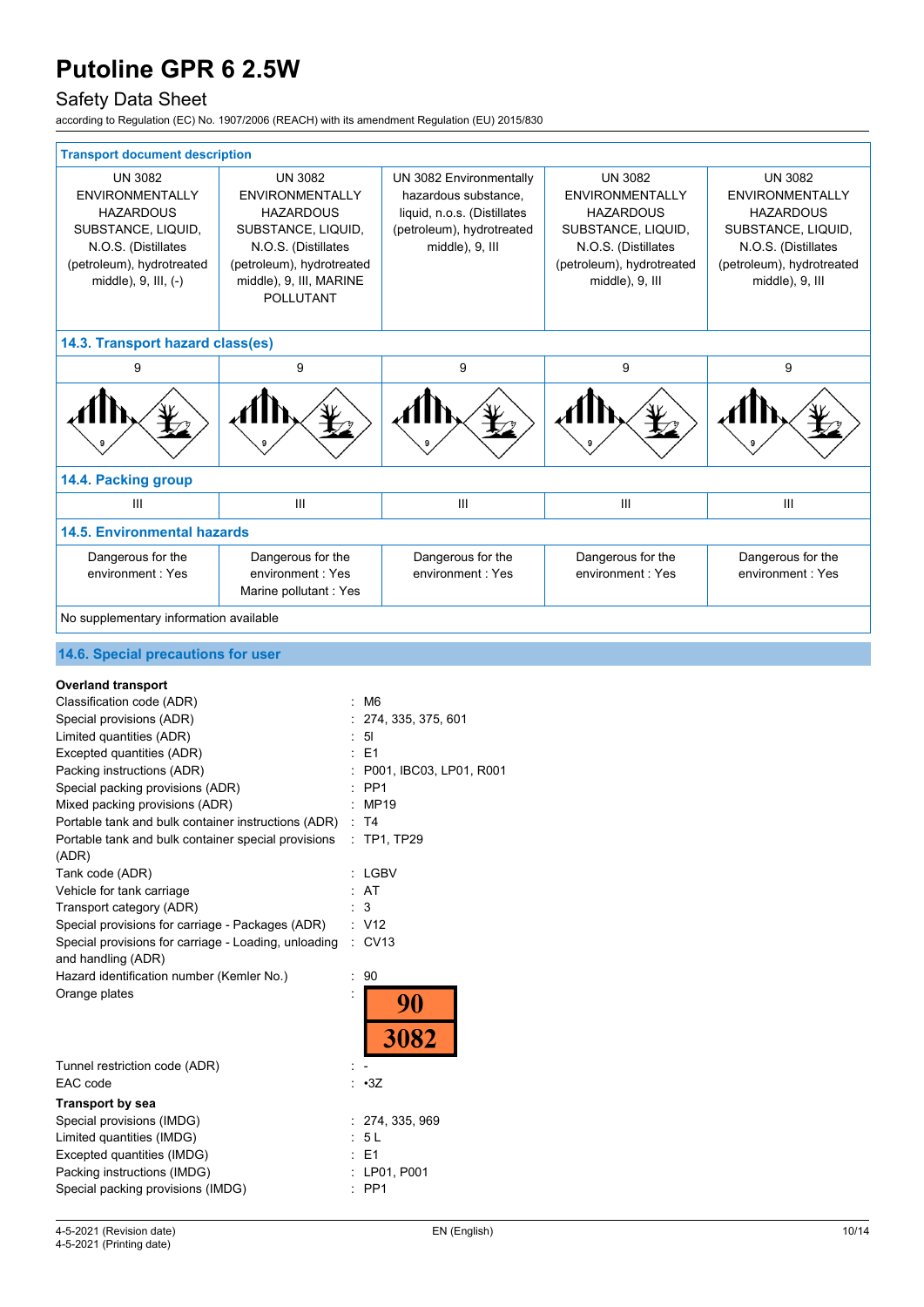# Safety Data Sheet

according to Regulation (EC) No. 1907/2006 (REACH) with its amendment Regulation (EU) 2015/830

| IBC packing instructions (IMDG)                                   |   | IBC03                   |
|-------------------------------------------------------------------|---|-------------------------|
| Tank instructions (IMDG)                                          |   | T <sub>4</sub>          |
| Tank special provisions (IMDG)                                    |   | $\therefore$ TP1, TP29  |
| EmS-No. (Fire)                                                    |   | : F-A                   |
| EmS-No. (Spillage)                                                |   | $: S-F$                 |
| Stowage category (IMDG)                                           |   | : A                     |
| Air transport                                                     |   |                         |
| PCA Excepted quantities (IATA)                                    | t | E1                      |
| PCA Limited quantities (IATA)                                     |   | Y964                    |
| PCA limited quantity max net quantity (IATA)                      |   | 30kgG                   |
| PCA packing instructions (IATA)                                   |   | 964                     |
| PCA max net quantity (IATA)                                       |   | 450L                    |
| CAO packing instructions (IATA)                                   |   | 964                     |
| CAO max net quantity (IATA)                                       |   | 450L                    |
| Special provisions (IATA)                                         |   | : A97, A158, A197       |
| ERG code (IATA)                                                   |   | : 9L                    |
| Inland waterway transport                                         |   |                         |
| Classification code (ADN)                                         | ÷ | M6                      |
| Special provisions (ADN)                                          |   | : 274, 335, 375, 601    |
| Limited quantities (ADN)                                          |   | : 5L                    |
| Excepted quantities (ADN)                                         |   | E1                      |
| Equipment required (ADN)                                          |   | $:$ PP                  |
| Number of blue cones/lights (ADN)                                 |   | 0                       |
| <b>Rail transport</b>                                             |   |                         |
| Classification code (RID)                                         | ÷ | M6                      |
| Special provisions (RID)                                          | t | 274, 335, 375, 601      |
| Limited quantities (RID)                                          |   | 5L                      |
| Excepted quantities (RID)                                         |   | $E = 1$                 |
| Packing instructions (RID)                                        |   | P001, IBC03, LP01, R001 |
| Special packing provisions (RID)                                  |   | PP <sub>1</sub>         |
| Mixed packing provisions (RID)                                    |   | MP19                    |
| Portable tank and bulk container instructions (RID)               |   | - T4                    |
| Portable tank and bulk container special provisions               |   | $:$ TP1, TP29           |
| (RID)                                                             |   |                         |
| Tank codes for RID tanks (RID)                                    |   | LGBV                    |
| Transport category (RID)                                          |   | 3                       |
| Special provisions for carriage - Packages (RID)                  |   | $:$ W12                 |
| Special provisions for carriage - Loading, unloading : CW13, CW31 |   |                         |
| and handling (RID)                                                |   |                         |
| Colis express (express parcels) (RID)                             |   | CE8                     |
| Hazard identification number (RID)                                |   | 90                      |

**14.7. Transport in bulk according to Annex II of Marpol and the IBC Code**

#### Not applicable

# **SECTION 15: Regulatory information**

**15.1. Safety, health and environmental regulations/legislation specific for the substance or mixture**

#### **15.1.1. EU-Regulations**

Contains no REACH substances with Annex XVII restrictions

Contains no substance on the REACH candidate list

Contains no REACH Annex XIV substances

Contains no substance subject to Regulation (EU) No 649/2012 of the European Parliament and of the Council of 4 July 2012 concerning the export and import of hazardous chemicals.

Contains no substance subject to Regulation (EU) No 2019/1021 of the European Parliament and of the Council of 20 June 2019 on persistent organic pollutants

| Child-resistant fastening | : Applicable |
|---------------------------|--------------|
| Tactile warning           | : Applicable |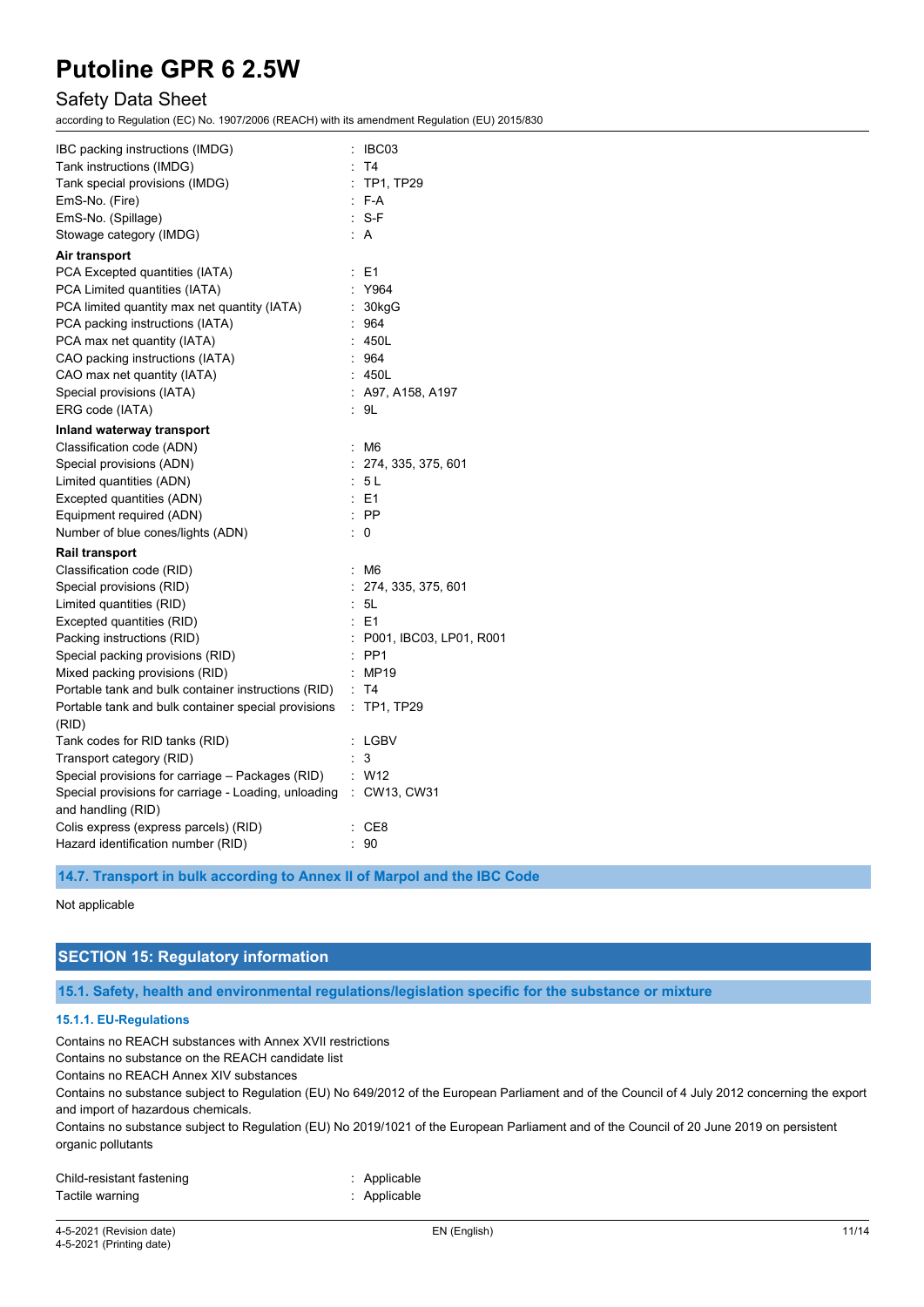# Safety Data Sheet

according to Regulation (EC) No. 1907/2006 (REACH) with its amendment Regulation (EU) 2015/830

#### **Directive 2012/18/EU (SEVESO III)**

| Seveso III Part I (Categories of dangerous substances)        | <b>Qualifying quantity (tonnes)</b> |            |
|---------------------------------------------------------------|-------------------------------------|------------|
|                                                               | Lower-tier                          | Upper-tier |
| E2 Hazardous to the Aquatic Environment in Category Chronic 2 | 200                                 | 500        |

#### **15.1.2. National regulations**

No additional information available

### **15.2. Chemical safety assessment**

No chemical safety assessment has been carried out

# **SECTION 16: Other information**

| Indication of changes: |                                           |               |                 |
|------------------------|-------------------------------------------|---------------|-----------------|
| <b>Section</b>         | <b>Changed item</b>                       | <b>Change</b> | <b>Comments</b> |
|                        | Supersedes                                | Modified      |                 |
|                        | Revision date                             | Modified      |                 |
|                        | Limited quantities (RID)                  | Added         |                 |
|                        | Limited quantities (IMDG)                 | Added         |                 |
|                        | Excepted quantities (IMDG)                | Added         |                 |
|                        | Tank special provisions (IMDG)            | Modified      |                 |
| 1.1                    | Trade name                                | Modified      |                 |
| 2.2                    | Precautionary statements (CLP)            | Modified      |                 |
| 3                      | Composition/information on<br>ingredients | Modified      |                 |
| 4.1                    | First-aid measures after ingestion        | Modified      |                 |
| 4.1                    | First-aid measures after eye<br>contact   | Modified      |                 |
| 4.1                    | First-aid measures general                | Modified      |                 |
| 4.2                    | Symptoms/effects after inhalation         | Added         |                 |
| 4.2                    | Symptoms/effects after ingestion          | Modified      |                 |
| 9.1                    | Melting point                             | Added         |                 |
| 9.1                    | Colour                                    | Added         |                 |
| 9.1                    | Solubility in water                       | Modified      |                 |
| 9.1                    | Freezing point                            | Modified      |                 |
| 14.6                   | Packing instructions (IMDG)               | Modified      |                 |
| 16                     | Abbreviations and acronyms                | Modified      |                 |

| <b>Abbreviations and acronyms:</b> |                                                                                                 |
|------------------------------------|-------------------------------------------------------------------------------------------------|
| <b>ADN</b>                         | European Agreement concerning the International Carriage of Dangerous Goods by Inland Waterways |
| <b>ADR</b>                         | European Agreement concerning the International Carriage of Dangerous Goods by Road             |
| <b>ATE</b>                         | <b>Acute Toxicity Estimate</b>                                                                  |
| <b>BCF</b>                         | Bioconcentration factor                                                                         |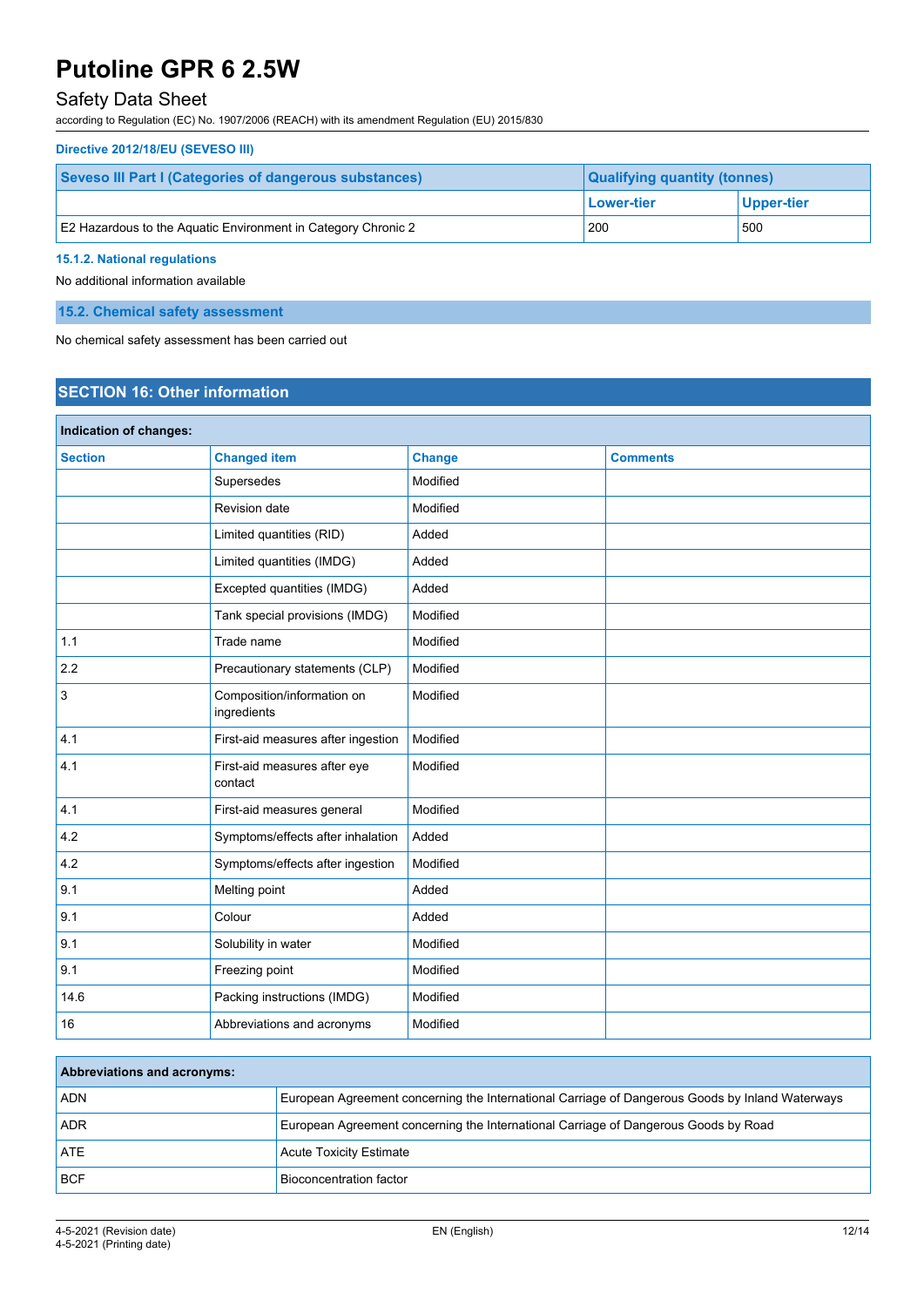# Safety Data Sheet

according to Regulation (EC) No. 1907/2006 (REACH) with its amendment Regulation (EU) 2015/830

| <b>BLV</b>   | <b>Biological limit value</b>                                                |
|--------------|------------------------------------------------------------------------------|
| <b>BOD</b>   | Biochemical oxygen demand (BOD)                                              |
| COD          | Chemical oxygen demand (COD)                                                 |
| <b>DMEL</b>  | <b>Derived Minimal Effect level</b>                                          |
| <b>DNEL</b>  | Derived-No Effect Level                                                      |
| EC-No.       | European Community number                                                    |
| <b>EC50</b>  | Median effective concentration                                               |
| EN           | European Standard                                                            |
| <b>IARC</b>  | International Agency for Research on Cancer                                  |
| <b>IATA</b>  | International Air Transport Association                                      |
| <b>IMDG</b>  | International Maritime Dangerous Goods                                       |
| <b>LC50</b>  | Median lethal concentration                                                  |
| LD50         | Median lethal dose                                                           |
| <b>LOAEL</b> | Lowest Observed Adverse Effect Level                                         |
| <b>NOAEC</b> | No-Observed Adverse Effect Concentration                                     |
| <b>NOAEL</b> | No-Observed Adverse Effect Level                                             |
| <b>NOEC</b>  | No-Observed Effect Concentration                                             |
| <b>OECD</b>  | Organisation for Economic Co-operation and Development                       |
| OEL          | Occupational Exposure Limit                                                  |
| <b>PBT</b>   | Persistent Bioaccumulative Toxic                                             |
| <b>PNEC</b>  | <b>Predicted No-Effect Concentration</b>                                     |
| <b>RID</b>   | Regulations concerning the International Carriage of Dangerous Goods by Rail |
| SDS          | Safety Data Sheet                                                            |
| <b>STP</b>   | Sewage treatment plant                                                       |
| ThOD         | Theoretical oxygen demand (ThOD)                                             |
| <b>TLM</b>   | <b>Median Tolerance Limit</b>                                                |
| VOC          | Volatile Organic Compounds                                                   |
| CAS-No.      | Chemical Abstract Service number                                             |
| N.O.S.       | Not Otherwise Specified                                                      |
| vPvB         | Very Persistent and Very Bioaccumulative                                     |
| ED           | Endocrine disrupting properties                                              |

| <b>Full text of H- and EUH-statements:</b> |                                                                   |
|--------------------------------------------|-------------------------------------------------------------------|
| Acute Tox. 3 (Dermal)                      | Acute toxicity (dermal), Category 3                               |
| Acute Tox. 3 (Inhalation)                  | Acute toxicity (inhal.), Category 3                               |
| Acute Tox. 3 (Oral)                        | Acute toxicity (oral), Category 3                                 |
| Acute Tox. 4 (Inhalation)                  | Acute toxicity (inhal.), Category 4                               |
| Aquatic Acute 1                            | Hazardous to the aquatic environment - Acute Hazard, Category 1   |
| Aquatic Chronic 1                          | Hazardous to the aquatic environment — Chronic Hazard, Category 1 |
| Aquatic Chronic 2                          | Hazardous to the aquatic environment — Chronic Hazard, Category 2 |